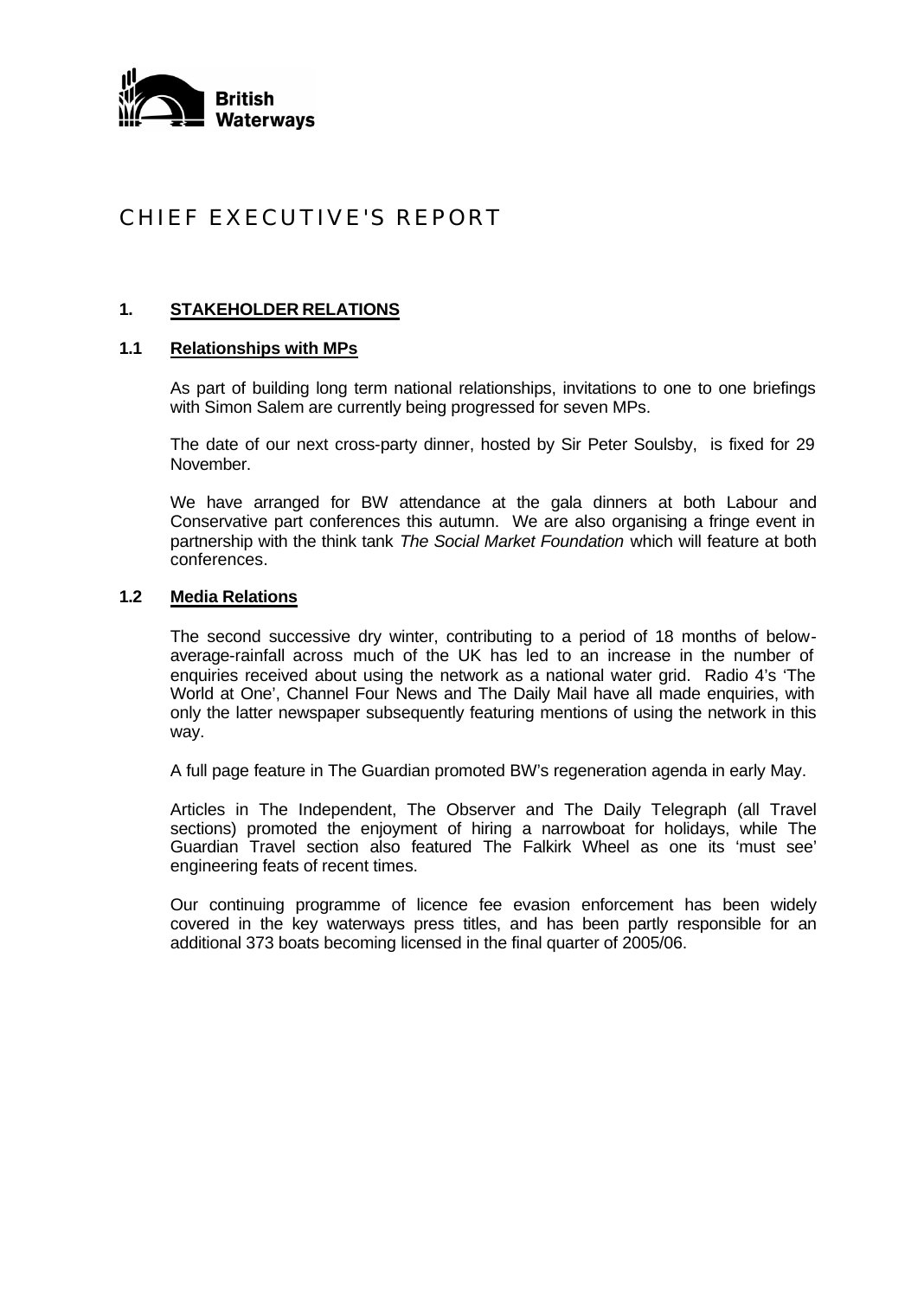# **1.3 User Group Relations**

During this period we have hosted a useful BWAF agenda meeting, at which the subjects of BW's restoration strategy, BW's property portfolio and perceived barriers to volunteering were agreed as topics for the main meeting's agenda to be held on 17 May. I will give an update on the outcomes of the BWAF meeting at the Board Meeting.

We also held two successful national user group meetings for Boating and Towpath issues to be aired.

#### **1.4 Scottish Executive**

Alistair Wilson, Head of Aviation, Ports & International, who has replaced Jamie Ross within the Scottish Executive, was taken on a familiarisation tour of the Lowland Canals. This was designed to demonstrate to Alistair the wide-ranging work of BWS to achieve its corporate vision and that of the Scottish Executive's policy document.

The key areas covered during the visit highlighted our involvement in urban regeneration, rural regeneration and rural tourism.

#### **1.5 Scottish Enterprise**

Scottish Enterprise are going through considerable change and are responding to very significant financial challenges. Across Scotland there is a fundamental review of which projects they will continue to support. This may have significant impacts, directly and indirectly, on BWS. More will be understood over the coming weeks, but meetings are arranged to look after BW interests.

# **2. MARKETING & CUSTOMER SERVICE**

#### **2.1 Complaints**

**Complaints Quarter 4 2005/06 – Volume at Levels 1 and 2**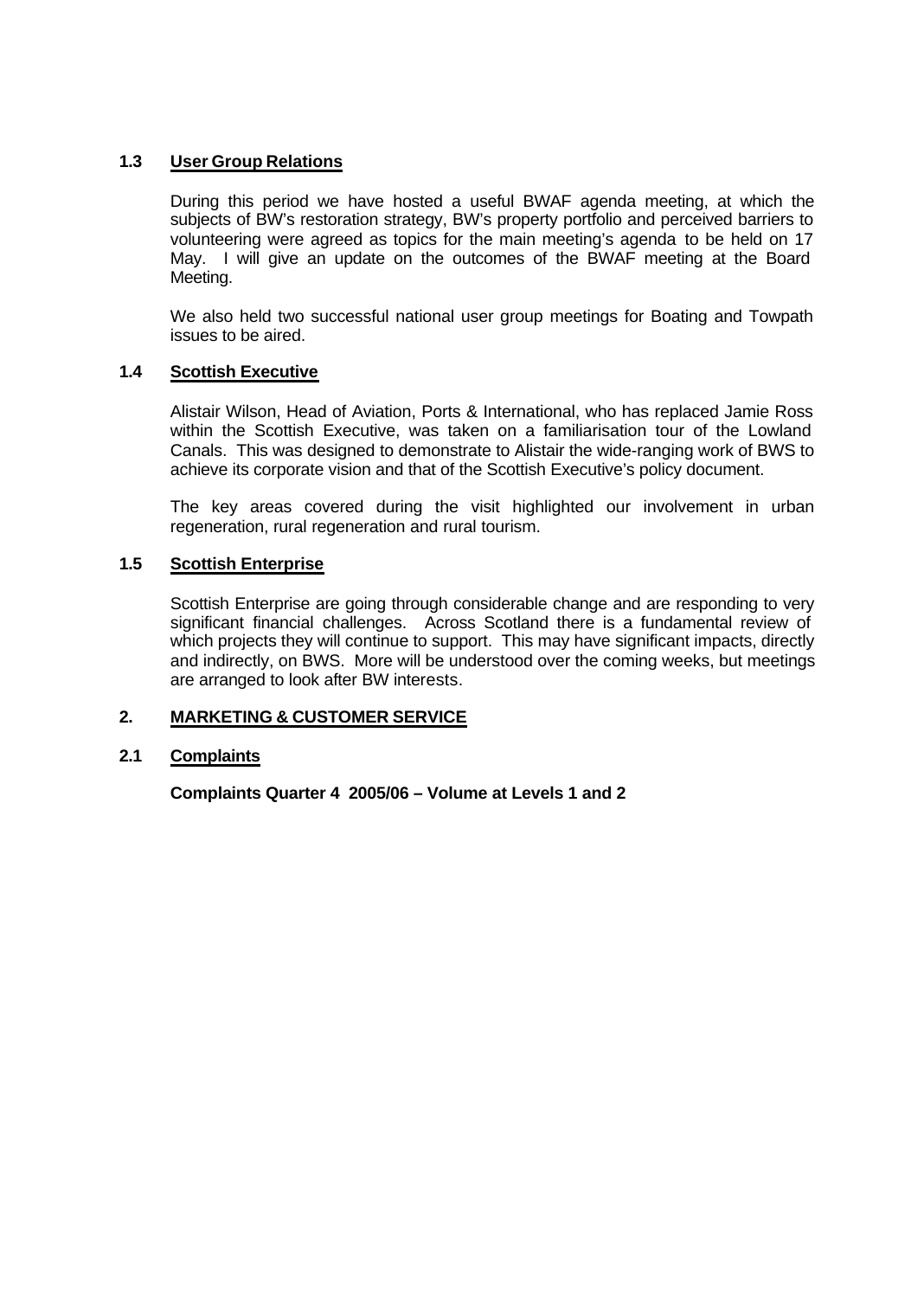

#### **Number of 1st Level Complaints per Quarter**



**Number of 2nd Level Complaints per Quarter**

# **Percentage of Complaints moved to Second Level**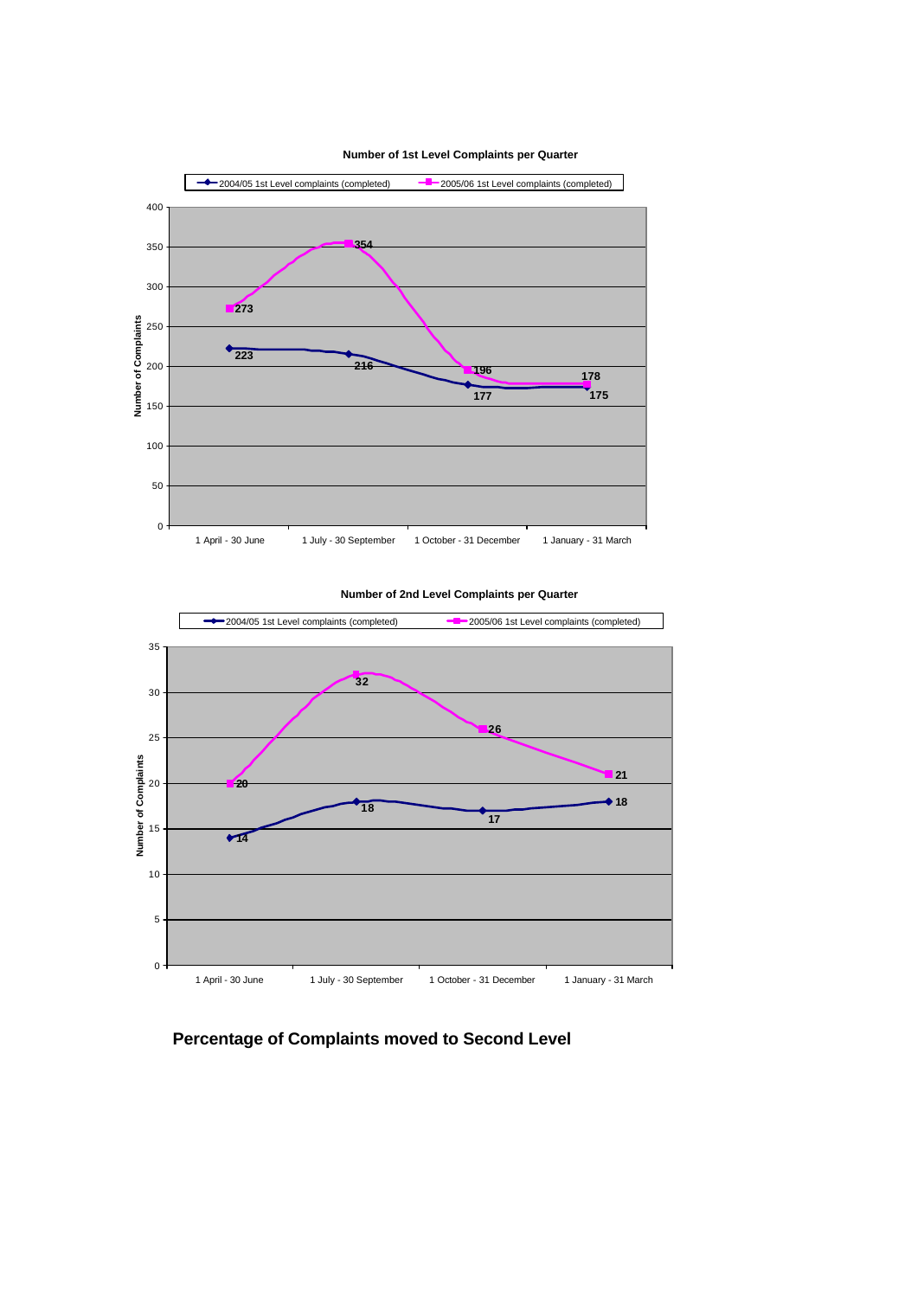

During 2005/06 the number of complaints rose 21% (1,001 cases), compared with 2004/05 (791). Because satisfaction levels are generally the same or slightly up we believe this is due to greater openness and better publicity about how to complain.

For  $2^{nd}$  Level complaints, volumes rose by 32% (99 cases), compared with 2004/05 (67).

2005/06 saw an improvement to the number of complaints completed within 20 working days with 95.2% compared to 90.4% during 2004/05.

We have decided to improve our response time standard to 15 working days. We will introduce this from 1 January 2007 giving all waterways time to work up to the standard. At the same time the standard for response to general enquiries currently (confusingly) set at 20 days (not working days) will also be set to 15 working days to give simplicity and consistency.

For complaints, our average response time in Q4 2005/06 was 12 working days.

# **22 Waterways Ombudsman**

#### **Ombudsman Cases 2005/06**

| 2005/06                                                                                                             |      | Q2       | Q3   | Q4   | TOTAL  |
|---------------------------------------------------------------------------------------------------------------------|------|----------|------|------|--------|
| Number of cases accepted by                                                                                         |      |          |      |      |        |
| Ombudsman                                                                                                           | 8    |          | 5    | 9    | 29     |
|                                                                                                                     |      |          |      |      |        |
| Number of cases completed                                                                                           | 9    |          | 8    | 10   | 27     |
| Number of completed cases with<br>maladministration found. Includes $(1)$ =<br>partial finding of maladministration | 6(5) | $\Omega$ | 6(6) | 5(3) | 17(14) |
| Complaints accepted as % of BW level 2<br>complaints                                                                | 40%  | 22%      | 19%  | 43%  | 29%    |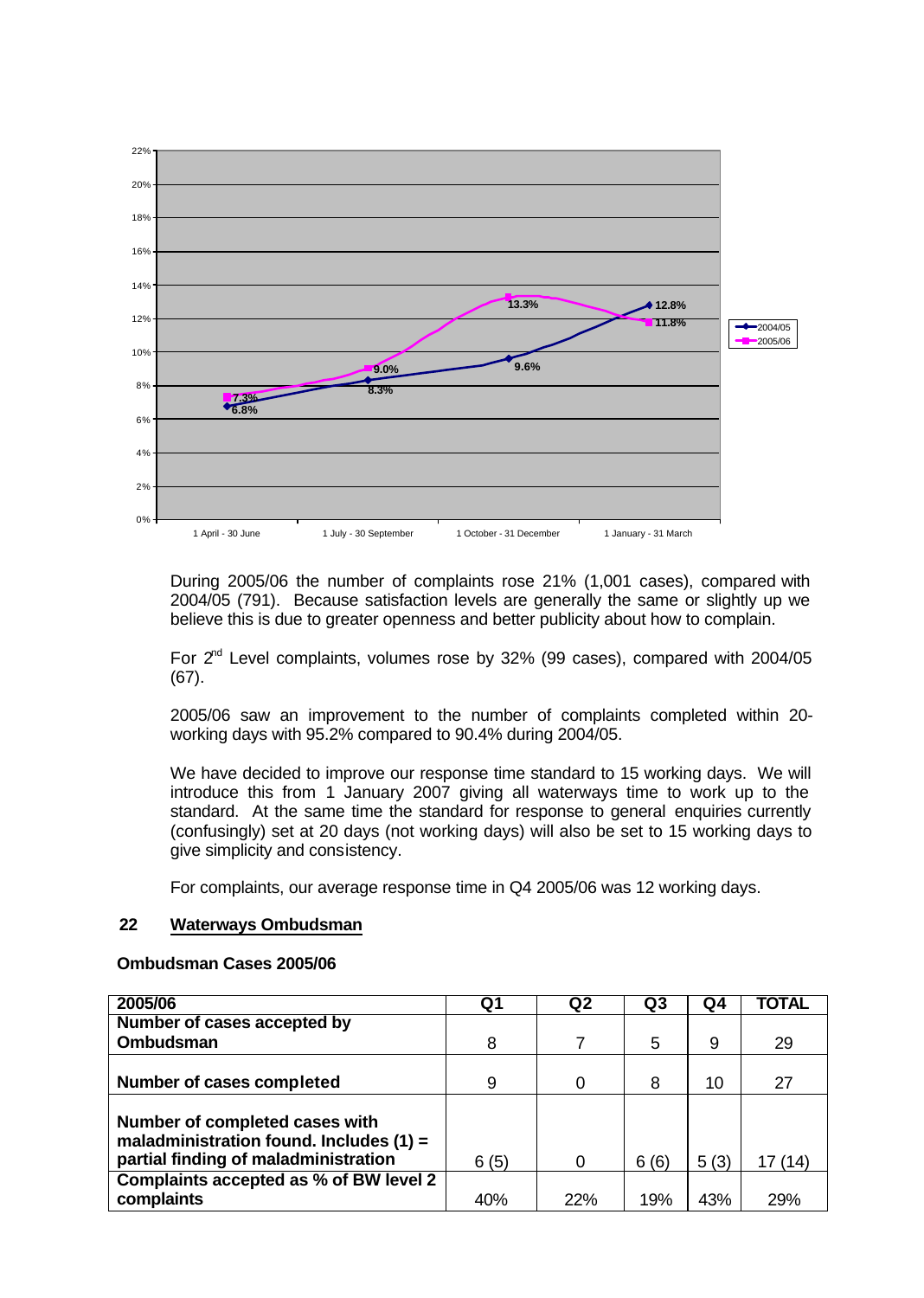Figures supplied last time included two cases from 2004/05 in error. The above table has been restated and future data will be consistent with it.

#### **2.3 Customer Service Transformation**

Now out of its research stage, Customer Insight Programme, has been renamed Customer Service Transformation to drive home the parallels with the nature and scale of our safety programme. This has been well received and it is now more readily understood to be a significant and practical programme of change designed to realise BW's 2012 vision.

CST board is working well. Its work streams are focused on executing all that needs to be done between 2007 and 2009. This will be a period of considerable change and innovation throughout the business. It allows then, a further three years for the full benefits to work through to the target date of 2012.

A programme to embed Moments of Truth in each of eleven business units is well advanced and will be completed by Q2. In addition to its focus on culture change, the programme integrates with both customer service standards and the push to seven day working in all appropriate customer facing areas.

Henley Centre has been commissioned to build a more thorough model of the future volume and value of customer visits. This will take account of regeneration programmes, current BW strategies, demographics and economic/lifestyle projections. The project will be complete early Q2 and will inform BW's future marketing strategy.

Criteria for a network of destinations defined by footfall, are well advanced. A programme of training and empowerment in the critical area of customer communications is planned for Q3 & Q4.

# **2.4 Marketing Strategy**

Passionate Enthusiast, Activity Seeker and Functional Customer segmentation has done much to clarify the business's view of its consumer base and volume. It has put in place the building blocks for future marketing strategy which is to be developed for consideration by the Board in September 2006.

Internal consistency and clarity of language around markets and customers will be essential to this strategy. A simple pocket size glossary including BW's vision statement will be useful tools for all of our people.

# **2.5 Research**

2006's enhanced research programme is in hand. In future the inland waterway visit survey will build up a picture of non customers and by adjusting sample sizes / recall periods, begin to secure results that are accurate at business unit as well as national level.

Opportunities to generate income from BW's research programme are under investigation.

# **3. RISK ISSUES**

# **3.1 Malkins Bank – Trent & Mersey Canal**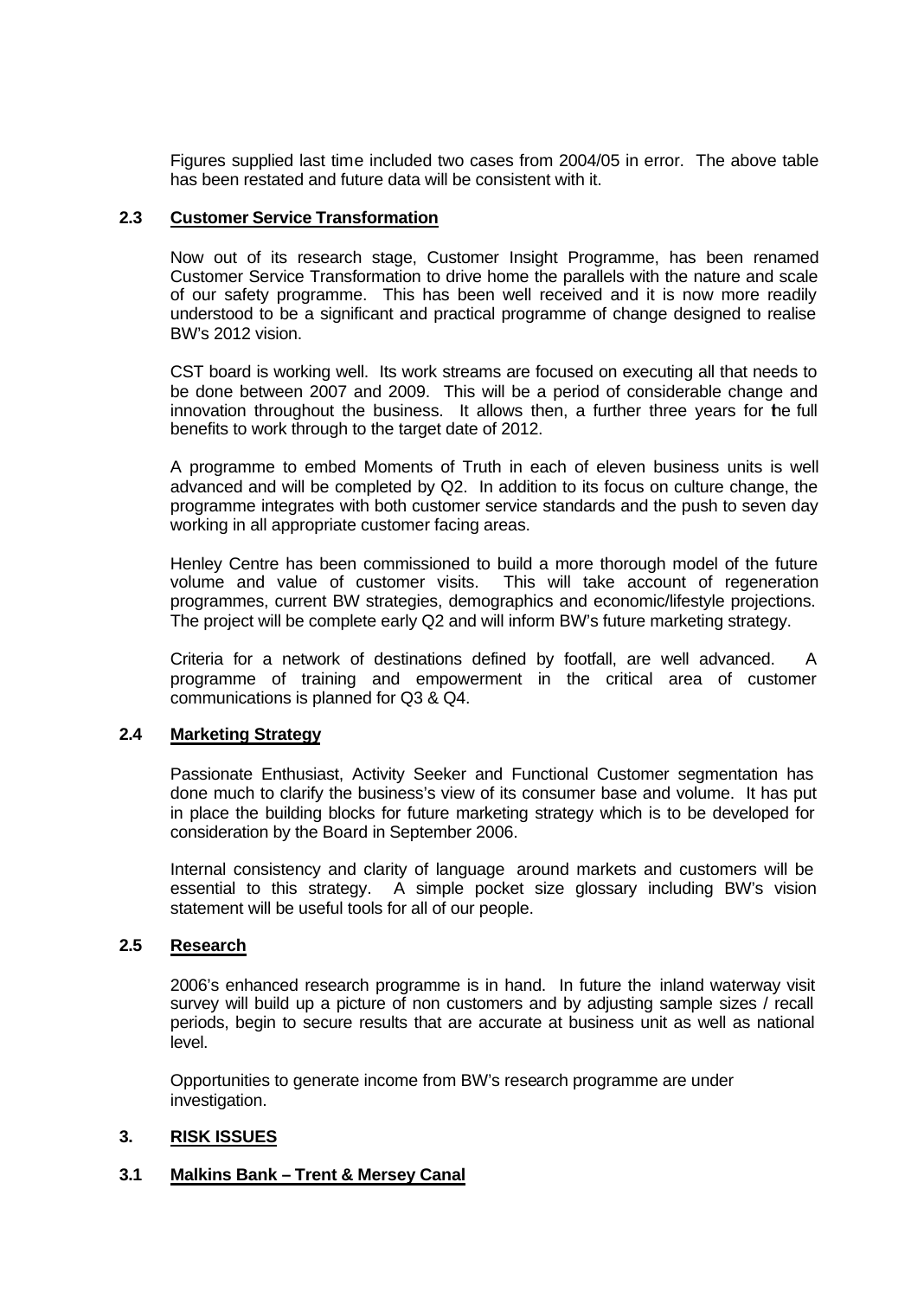There was a flood in the centre of Malkins Bank village on 18<sup>th</sup> April as a consequence of vandalism which caused a failure of a canal by-weir when it was overwhelmed and partially failed. The ground floors of 2 houses were flooded. There is still a risk of claims, however the owners are pursuing their claims through their house insurance policies. The weir will require substantial repairs (c £30k) and will divert some funding from the planned arrears.

## **3.2 Standedge Tunnel – Emergency Exercise**

A mock evacuation took place in the Standedge Tunnel at the end of March. The event was managed by the Fire & Rescue Service and involved BW, the Mountain Rescue Brigade and the Fire Service. The scenario was a roof fall with 7 serious casualties from a total of 14 passengers. This tested the emergency procedures of all three services and the outcome was considered very satisfactory. Minor lessons will be shared.

#### **3.3 Abuse & Vandalism**

On the Forth & Clyde Canal a group of some 30 youths threw stones at four boats sailing west towards Lock 21. There were no injuries to those on board but the boats were damaged.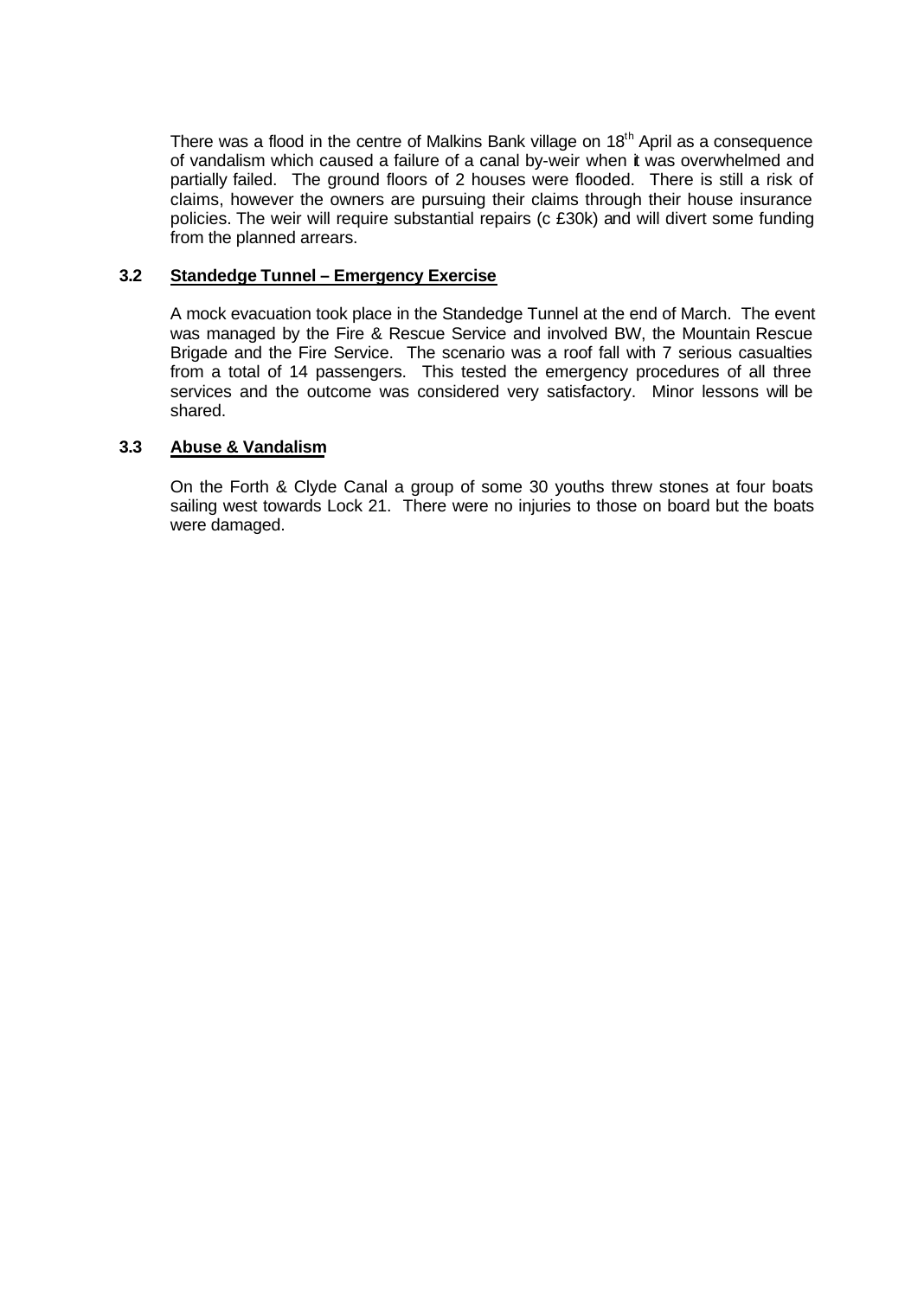# **3.4 River Lune Aqueduct, Lancaster Canal**

Subsequent to the closure of the navigation at the end of March2006 to investigate the cause of leakage, clay dams have been installed and de-watering is taking place. This has taken longer than expected due to problems with leakage through existing ground and wash walls at the clay dam locations. These problems have now been resolved and a detailed inspection and assessment is taking place. Current available evidence indicates the presence of extensive voiding both within the fill material of the aqueduct structure and along the southern approach embankment. Remedial solutions are being considered. A date for crainage of stranded craft is being organised for the May Bank Holiday weekend.

# **3.5 Plank Lane Lift Bridge Counterweight Failure, L&L Canal**

Investigations into the cause of the failure are continuing. A structural assessment of the upper lifting frame has been undertaken which indicates that the existing beams can be re-used. Design is in progress for the remedial works and it is expected that the bridge will be re-commissioned in July 2006. Weekend openings of the bridge to allow passage of boats are continuing in consultation with Wigan MBC, as they require temporary road closures.

# **4. STRATEGIC PEOPLE ISSUES**

# **4.1 IWAAC Chair**

The Chairman is a member of the selection panel that has shortlisted 5 candidates for interview on  $2<sup>nd</sup>$  June.

# **4.2 BW Non-Executives**

The selection panel, which includes the Chairman, meets on  $1<sup>st</sup>$  June to draw up a long list. Final interviews are planned for 23 June.

# **4.3 Senior Manager Changes**

Head of Procurement, Ken Butcher has opted for early retirement and the responsibility for procurement has transferred to Mick Crowder, currently Head of Shared Services. Mick has a strong procurement background and he will integrate the responsibilities with his existing role to provide a business service to our operational units.

Following the restructure of the HR function and the appointment of Andrew Johnson as Head of HR, two senior level roles in the Department are being removed. The post of Personnel Manager (South) occupied by Sally Charman is redundant and Ken Adams, Training and Development Manager is taking early retirement.

Debbie Lumb has been appointed General Manager, North West Waterways. Debbie has been acting General Manager for four months and successfully implemented the New Ways of Working pilot at our new Wigan office.

Kim Dale has accepted the vacant post of Service Manager, East Midlands. Kim has a customer service background from the brewing industry.

Estate Manager Appointments – Simon Currass has been appointed to the Yorkshire post and Alan Carter to the recently vacated (on early retirement) North West post.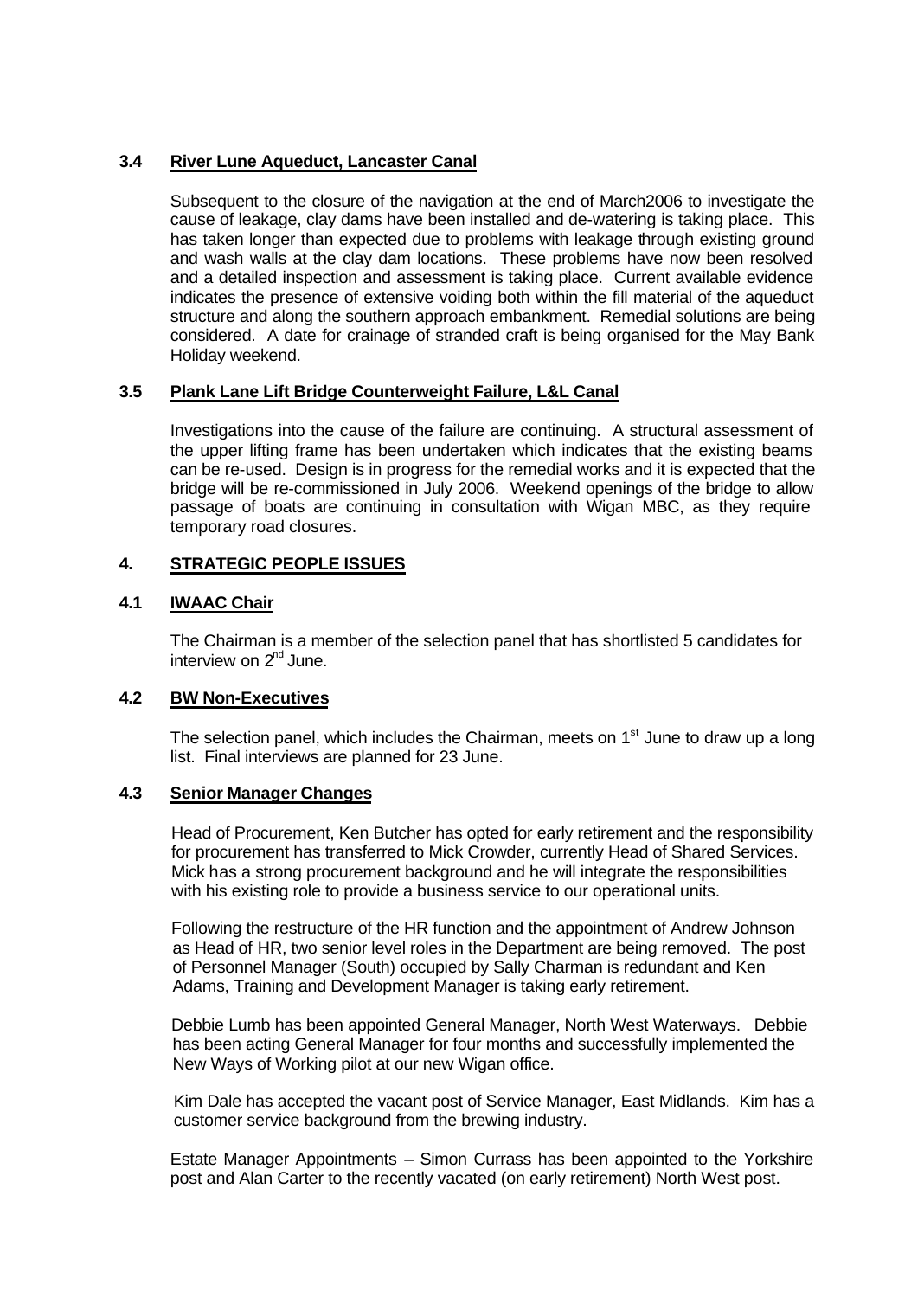# **4.4 Senior Management Forum**

A one day's event to bring our top 100 managers together took place during April. The key themes of the day were strategy explanation, business performance review and the start of a significant efficiency drive**.**

# **4.5 Equal Pay Audit**

During late 2005 early 2006 a joint audit undertaken with our recognised trade unions with input from the Equal Opportunities Commission and ACAS reviewed our pay system to identify any bias against female employees. The audit found no gender bias and no evidence of equal pay risk in the key areas examined. The audit clearly identified a significant area of gender job segregation on the canal bank but recognised that as BW develops in to a more customer focussed business it was highly likely that the segregation would reduce as more females were attracted to BW.

The Audit has provided a good platform to regularly review equal pay and wider diversity issues.

# **5. LEISURE**

# **5.1 Craft Licensing – River Severn**

We have implemented the planned new approach to craft licensing at manned locks on the River Severn – "No licence, No passage". We made strenuous and successful efforts to communicate the message and received positive feedback from boaters and interest groups with no complaints. We have sold 8 licences in the past month through this route which has been devised on low cost principles – only one type of licence available, credit or debit card payment only. One marina owner advised that she had "never sold so many short term licences and even had a queue on Good Friday!" We will also see an increase in short term licence income. We anticipate that this will increase licence income by £30k.

# **5.2 Standedge**

The café and short boat trip offer recommenced from Good Friday. The implementation of the new interpretation by Continuum has been slow, with contractual negotiations delaying progress. It is anticipated that the full, improved site offer will be in place in mid July, in time for the school summer holiday period. A Legging & Living History Day took place at Standedge on  $7<sup>th</sup>$  May, when two boats (one a traditional boat crewed by the Horseboating Society and one a BW workboat crewed by a local charity) were legged through the entire length of the Tunnel for the first time in over 50 years. There were traditional craft demonstrations, performances by a local brass band and information stalls from local organisations such as the Huddersfield Canal Society. In spite of poor weather, they day was well attended and the event generated good local media coverage.

# **5.3 Licence Evasion**

British Waterways' commitment to crack-down on evasion continued throughout the last three months of the financial year.

From January to March 2006:

764 enforcement letters were sent: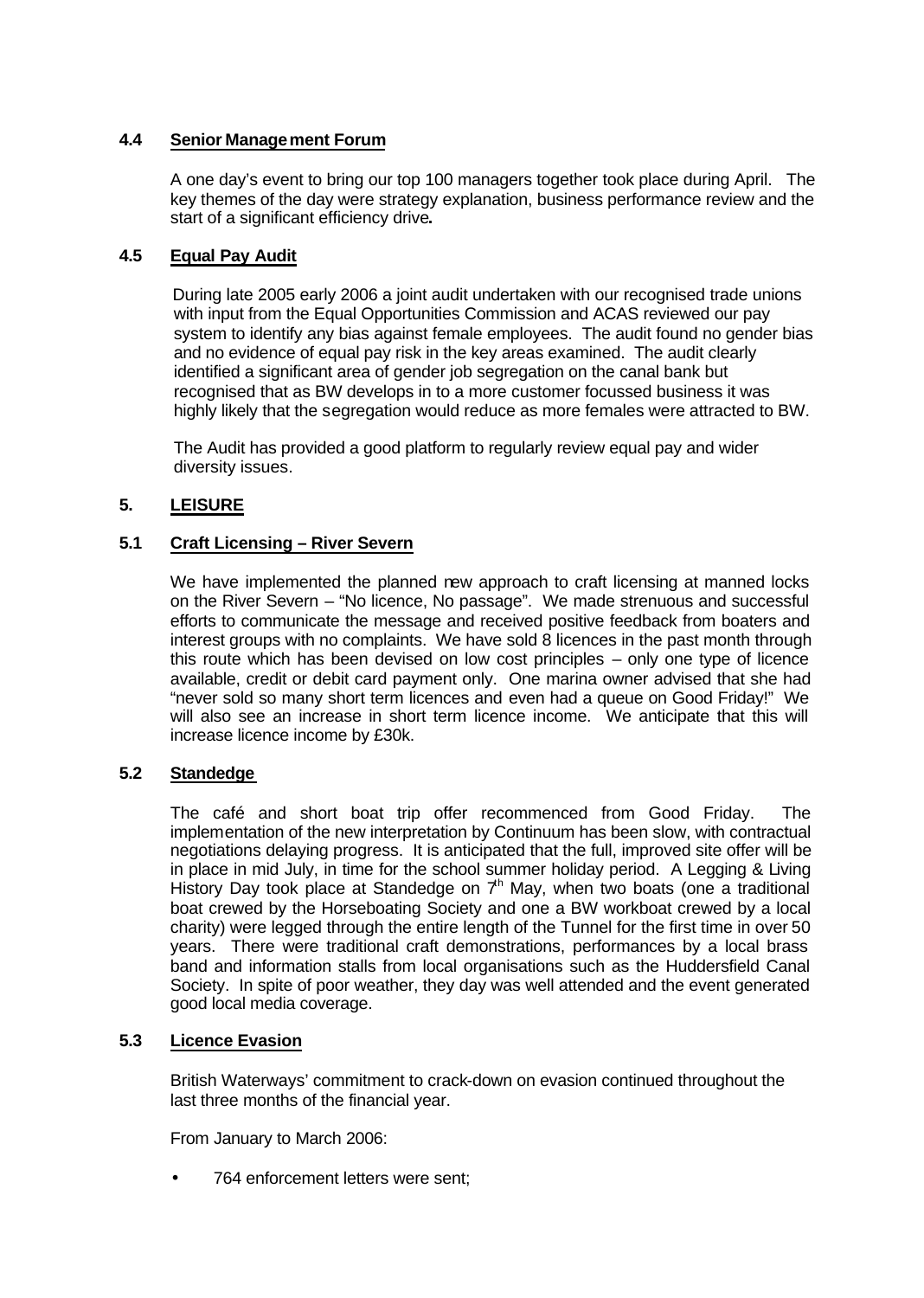- 434 boats were licensed as a result of patrol letters;
- 34 boats were removed by BW under Section 8 powers;
- More than £168,000 of licence fee income was recovered.

# **5.4 British Marine Federation**

I had lunch with the new Chief Executive, Rob Stevens, recently. He is a very different character to the previous Chief Executive and gives all the signs of really wanting to develop a new level of relationship. Simultaneously Simon Salem had lunch with Howard Pridding and Martin Perry (their lawyer) to build better working relationships.

Progress with confidence building measures post-mediation is good. The first meeting to draft the Code of Practice was held on 24 April. The feedback was good and remaining planned meetings should allow the Code to be completed on target at the end of June.

A survey of marine trade customer satisfaction is in hand this summer.

A complaint under the process noted in the mediation has now been received from a marina in the North of England. As agreed with BMF, it is being considered immediately as a Level 2 complaint.

# **6. RESTORATION/REGENERATION**

#### **6.1 Big Lottery Canal Restorations**

BW's Cotswolds Phase 2 scheme has been successful in passing to the second stage of the Lottery Living Landmarks approval process. This will entail a visit by Lottery officials to the scheme on 30<sup>th</sup>/31<sup>st</sup> May. The Bedford & Milton Keynes (Western end) scheme was also successful and we attended a visit which the Lottery have already made to that scheme. The focus of their interest in the scheme was on risk management and strong volunteer involvement.

It is expected that 30 successful Stage 2 projects will be announced in August and will each qualify for £200K of development funding. Final awards will be announced in July/August 2007 (probably 4 in all).

# **7. PROPERTY**

# **7.1 Jericho**

The Board will recall we are selling this site for redevelopment and that we have a Court Order to evict the illegal occupants. We have agreed unconditional terms with a new purchaser.

The land for the local community centre, the piazza in front of the Church, the new footbridge and winding hole and facilities for boaters have all been secured. I will give an update at the meeting.

#### **7.2 Headquarters move to Apsley**

We have encountered some planning and estates issues with the site at Apsley. We have also at the same time begun to question the need for a separate headquarters building when we have offices at both Paddington and Milton Keynes. We are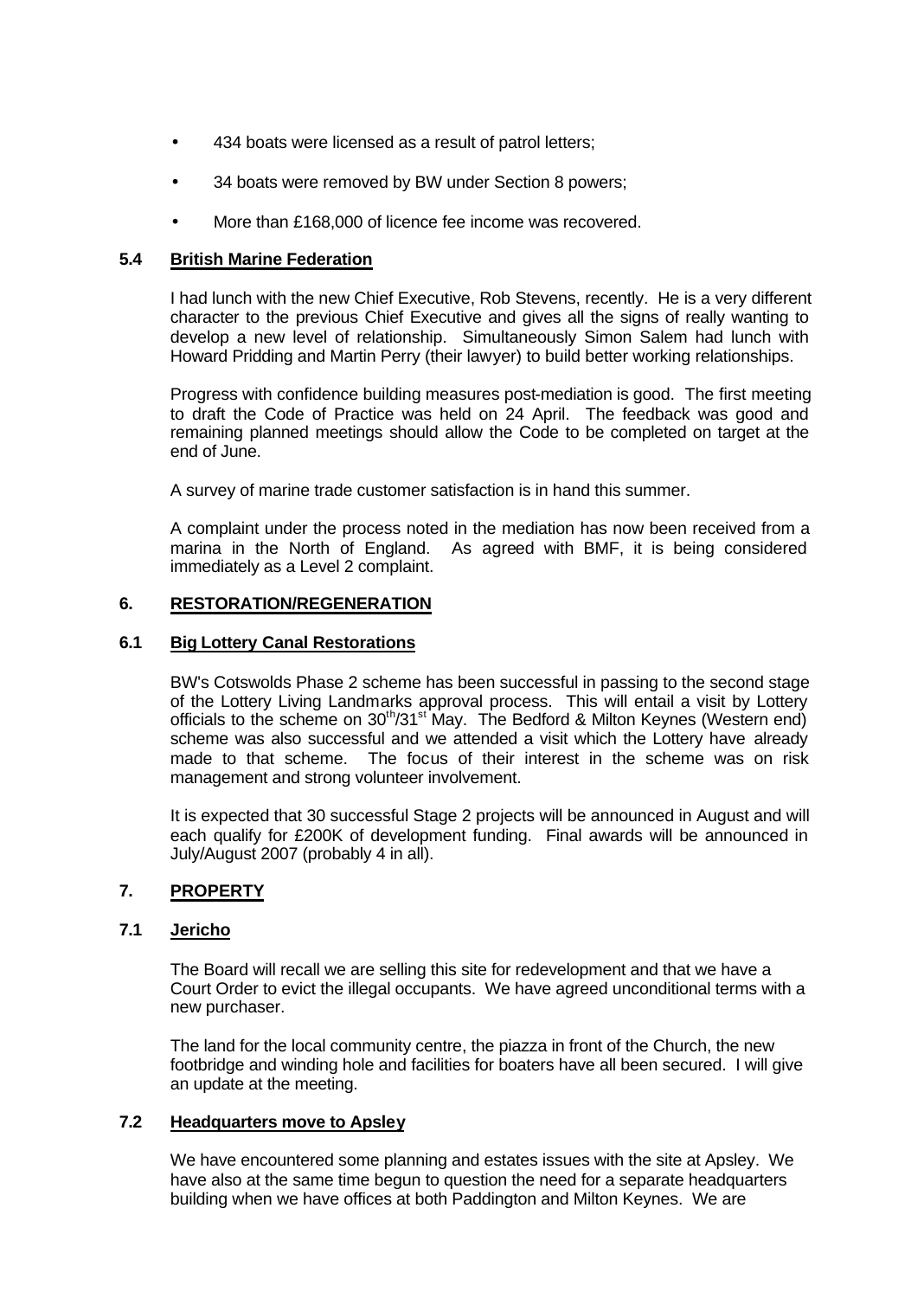currently carrying out a review to decide whether it is more effective and cost efficient to locate our headquarters in Milton Keynes with dedicated space in Paddington for Directors and certain central functions.

# **8. LEGAL**

#### **8.1 Judicial Review of ODPM – Denial of Transitional relief for business rates on English canal network**

At the March Board meeting the Legal Director reported that the hearing of BW's claim for Judicial Review of the ODPM on the above topic had gone well.

On Thursday 18 May the Judge (Mr Justice Collins, President of the Administrative Court) handed down his judgment.

The Judge accordingly declared the relevant regulation to be unlawful and also declared the rates demand issued to BW to be unlawful. He quashed the demand and ordered all sums paid by BW under it (prior to suspension of payments) to be repaid (with interest at the judgment rate of 8%) - a total of some £470,000. He also awarded BW its costs of the action. The ODPM applied for but were refused leave to appeal to the Court of Appeal. The ODPM may still apply direct to the Court of Appeal for such leave though the prospects of it being granted are low.

The potential value of the transitional relief that BW can now benefit from is estimated at approximately £3m over 4 years.

#### **9. CORE WATERWAY**

#### **9.1 Water Resources**

Concerns about water resources in my previous report have lessened following moderate amounts of rainfall in recent weeks. This includes the Leeds & Liverpool and Chesterfield Canals. The Tring Summit reservoirs remain problematic, however, with a lack of pick-up in the boreholes. The situation continues to be closely monitored. Knypersley Reservoir is refilling after the late completion of engineering works and is currently 66% of maximum capacity.

#### **9.2 Towpath Tidy**

We have completed a review of Business Unit feedback on the Towpath Tidy 2006. In terms of performance measures the following was achieved nationally:

| Kilometres of towpath cleared | 313.8 |
|-------------------------------|-------|
| Tonnes of rubbish removed     | 147   |
| BW volunteer numbers          | 492   |
| External volunteer numbers    | 679   |
| Shopping trolleys removed     | 337   |

The only comparison we have with 2005 is an increase of 27 tonnes in rubbish removed (22.5%).

We have concluded that the event should continue and we intend to improve it further and make it an established part of the waterways calendar. The focus will be on: -

getting the canal looking its best at the start of the season;